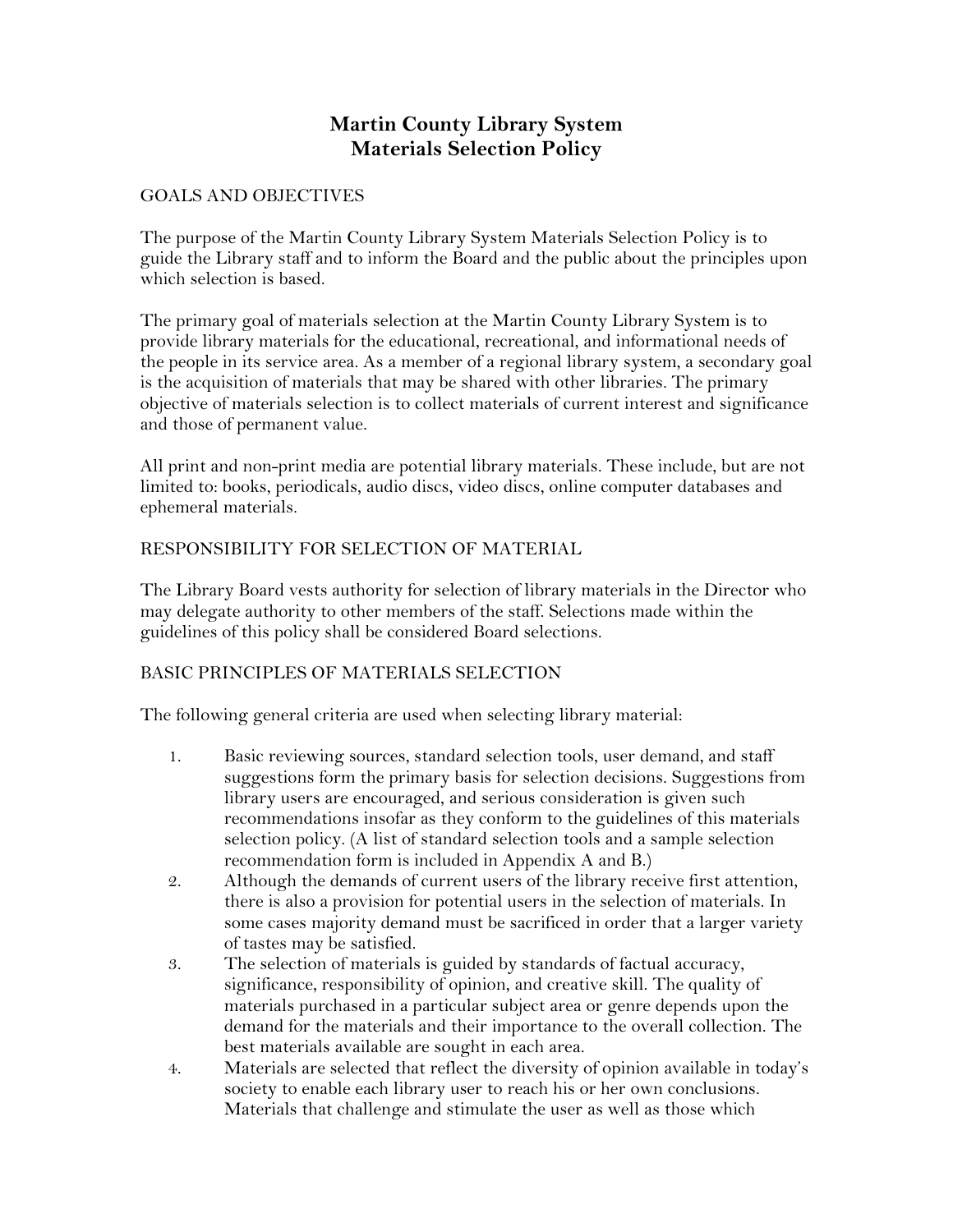provide the comfort of the familiar are selected. Controversial items are included in the collection.

- 5. Those involved in selecting materials need to be aware that selection can sometimes be a tool of censorship and that objectivity requires being aware of one's biases. Also, it should be noted that the pressures of conformity are always present in selecting controversial materials, so that a positive attitude is essential. Materials should be selected because they fill a need, not because they do not offend.
- 6. Materials are selected for all ages, and for various education and comprehension levels.
- 7. Careful consideration is required in selecting materials such as textbooks or other materials directly related to school curricula. The question of how much support will be offered for schools from public library collections needs to be addressed, in addition to weighing the value of these materials for nonschool users.
- 8. Materials for the special needs of groups organized for the pursuit and preservation of specialized subject matter (e.g., genealogy, local history) are purchased in proportion to their value for all library users.
- 9. Library materials will be replaced or discarded using standards of continuing usefulness and obsolescence. Badly worn materials that are no longer in demand or of continuing importance will be discarded without replacement. A program of regular review and weeding of the collection will be maintained.

# NON-PRINT MATERIALS

The Martin County Library System acquires non-print items for a variety of purposes, including group instruction as well as family and individual entertainment. Audio and video discs and multi-media kits are selected according to the general principles outlined in this policy. Popular productions of music and drama in audio and video format are selected according to standards that may also apply to popular print materials. Video movies have much in common with popular novels. Compact disc recordings of music, both classical and popular, have as much place in the public library collection as the books that describe their performance and their creators. The quantity of such non-print materials needed to meet demand may exceed what a tax-supported budget will allow. Our selection goal is a collection offering samplings of the currently popular and representative selections of those things of enduring quality and continuing demand.

The Motion Picture Association of American (MPAA) ratings often applied to feature films on video and the more recent "parental advisories" attached to some music items are considered to be informational only. This information lacks any legal status. MCLS neither adds rating information to non-print packaging or annotations nor specifically removes it where it already exists. Such ratings and advisories are not considered as criteria in making selection decisions.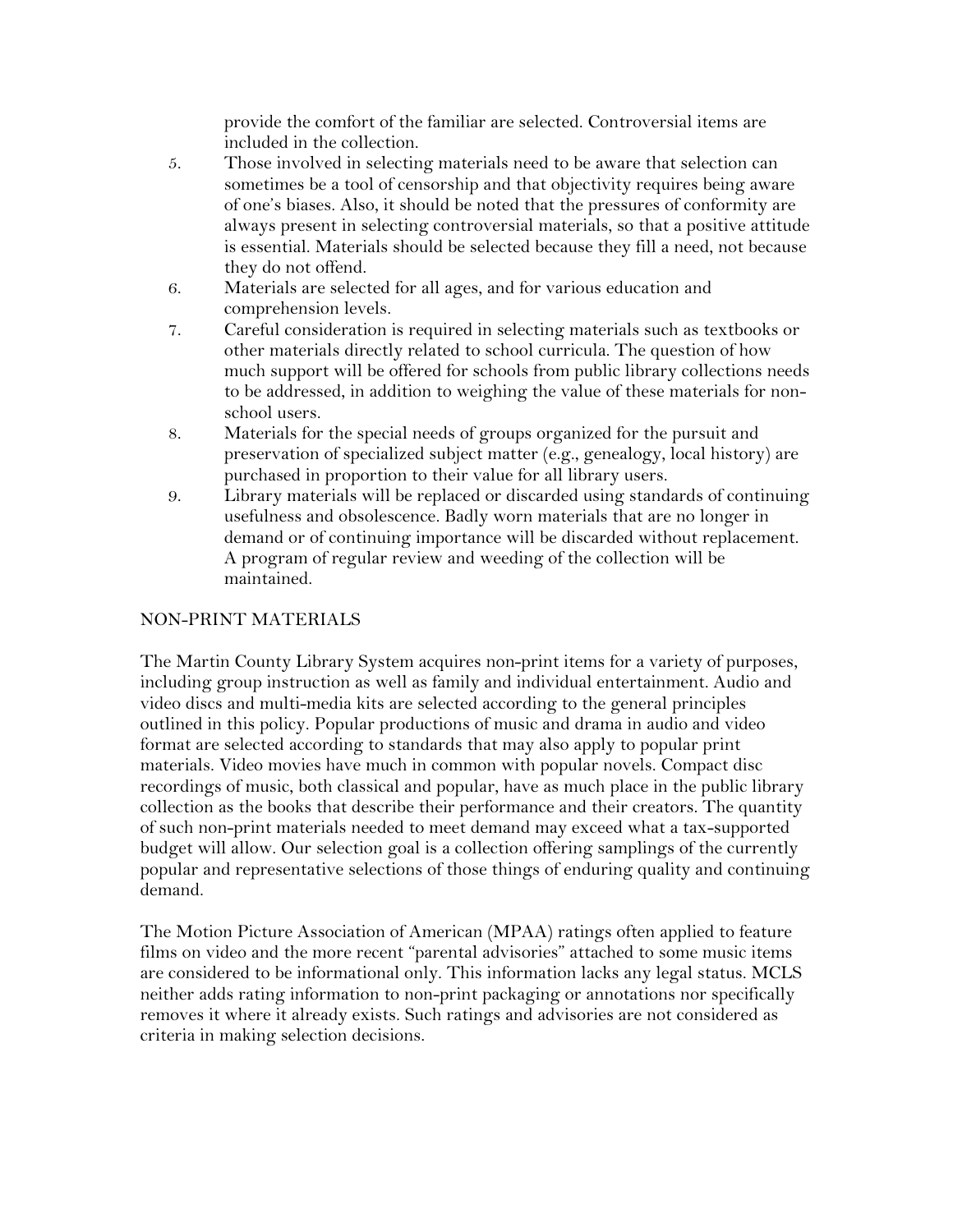#### GIFTS AND DONATIONS

The Library Board authorizes the acceptance by staff of unconditional monetary gifts. Monetary gifts with conditions or special stipulations require approval by the Board following a recommendation from the Director.

Donated materials that do not meet our current standards and donation policy will not be accepted. The library reserves the right to refuse any material donations.

### AGE CONSIDERATIONS IN THE SELECTION AND USE OF LIBRARY **MATERIALS**

The Martin County Library System selects material for people of all ages. In doing this it recognizes that people of the same chronological age may differ markedly in their levels of social and intellectual maturity. Age recommendations for materials are considered general guidelines at best. Neither the selection of materials nor their use is restricted based on their perceived appropriateness for persons of a particular age. Any restrictions on the use of library materials by a minor are the sole right and responsibility of the minor's parent(s) or legal guardian. Parents are encouraged to be knowledgeable about the library materials their children use and to discuss these with them.

# **Deaccession, Retention, and Duplication**

The library follows a systematic weeding procedure. Its purpose is to maintain an active, useful and current collection. Items of limited use are eliminated to make room for more useful materials. On a regular, rotating basis, librarians and staff review the different assigned areas of the collection. Basic criteria to consider when reviewing an item for withdrawal are:

Use: Items that have not circulated during a specified number of years may be considered for withdrawal.

Subject coverage: The relation of the item to others in the same subject.

Superseded editions: Older editions will not be retained unless they have unique value to the collection.

Duplicate copies: Duplicates are retained when demand calls for them.

Value to the library: An item that is dated and obsolete, of low priority, or readily available elsewhere may be considered for withdrawal.

Availability: Consideration will be given as to whether an item is the last copy available in the library or in the library system.

Well-rounded collection: Retention is considered for items representing subjects of new or renewed interest and classics or items of historical value significant to the library and to the community.

Condition: Materials in poor condition are considered for repair, replacement, or withdrawal.

Once an item has been withdrawn from the collection, it will continue to remain property of the library and will go through the following removal steps: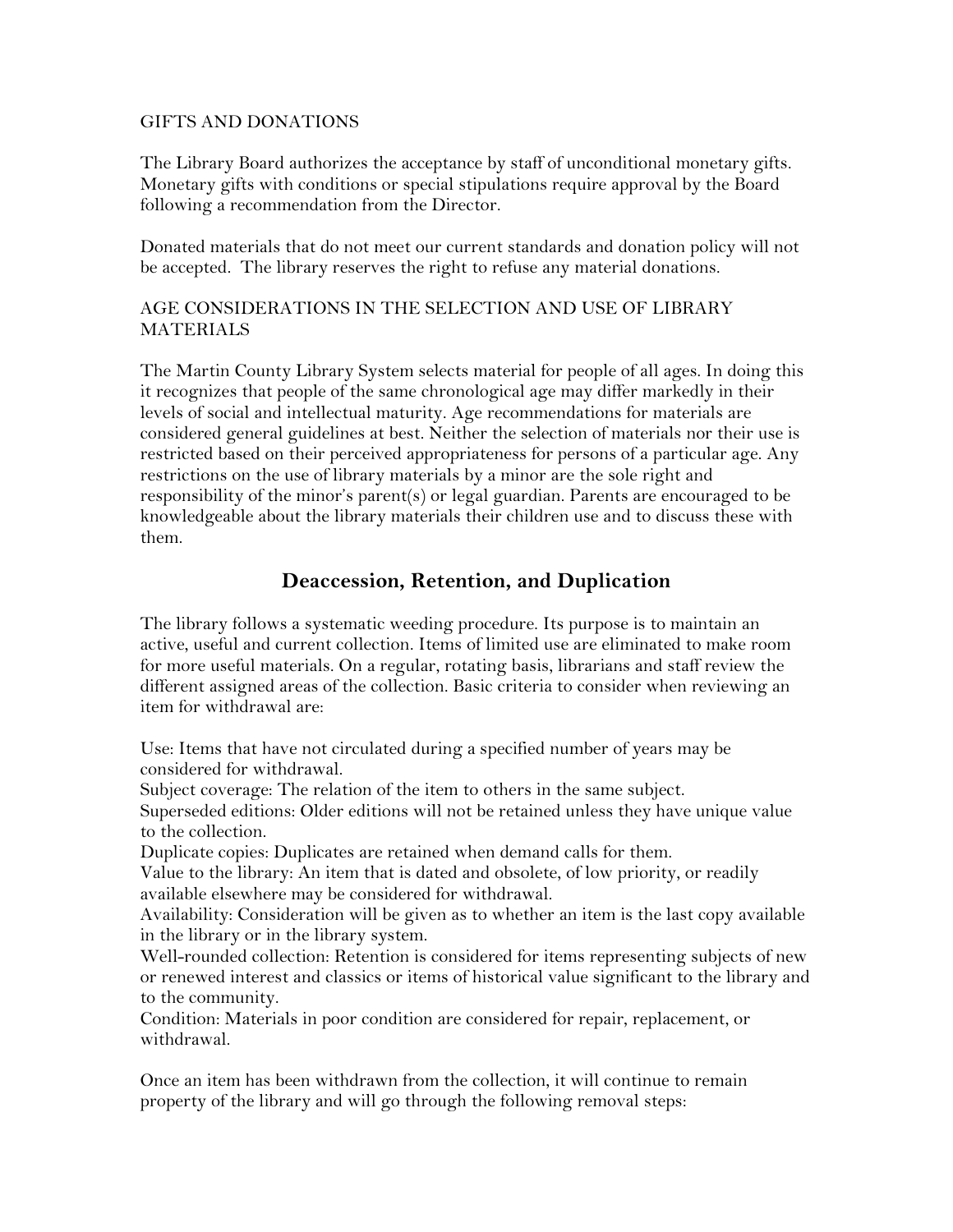| Step 1 | If of possible need, the item may be offered to other county departments  |
|--------|---------------------------------------------------------------------------|
|        | (such as the Sheriff's Dept. for use in the jail).                        |
| Step 2 | The item may be sold by the library in order to fund other projects or    |
|        | purchases.                                                                |
| Step 3 | The item may be donated to a local library support group, local school or |
|        | a non-profit group not affiliated with the library.                       |
| Step 4 | Once an item has gone through the above procedure and is determined to    |
|        | no longer have any value, it will be recycled.                            |

### INTELLECTUAL FREEDOM

The Martin County Library Board supports the principle that the freedom to read, hear and view is the right of each individual in our free society, and is therefore determined to defend this right by adhering to and supporting the Library Bill of Rights printed below and various interpretations of this document as may be approved by the Board from time to time and appended to this selection policy. Please see Appendix D and E for statements of Freedom to View and Labeling.

#### *Library Bill of Rights*

The American Library Association affirms that all libraries are forums for information and ideas, and that the following basic policies should guide their services.

- I. Books and other library resources should be provided for the interest, information, and enlightenment of all people of the community the library serves. Materials should not be excluded because of the origin, background, or views of those contributing to their creation.
- II. Libraries should provide materials and information presenting all points of view on current and historical issues. Materials should not be proscribed or removed because of partisan or doctrinal disapproval.
- III. Libraries should challenge censorship in the fulfillment of their responsibility to provide information and enlightenment.
- IV. Libraries should cooperate with all persons and groups concerned with resisting abridgment of free expression and free access to ideas.
- V. A person's right to use a library should not be denied or abridged because of origin, age, background, or views.
- VI. Libraries which make exhibit spaces and meeting rooms available to the public they serve should make such facilities available on an equitable basis, regardless of the beliefs or affiliations of individuals or groups requesting their use.

Adopted June 18, 1948. Amended February 2, 1961, and January 23, 1980, inclusion of "age" reaffirmed January 23, 1996, by the ALA Council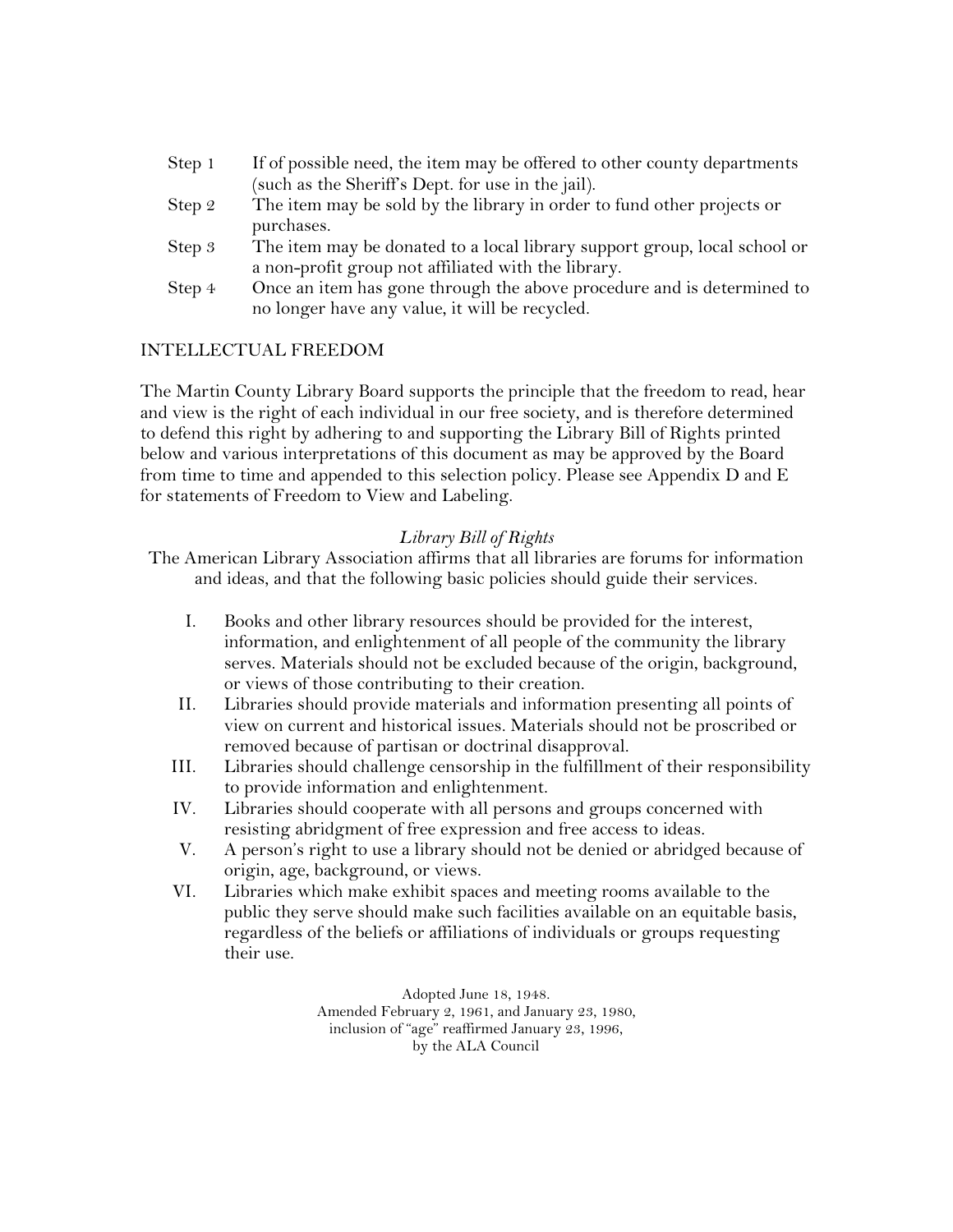### CHALLENGES TO MATERIALS

The Library Board respects the right of persons to express their opinions and will provide to the concerned citizen the right to challenge library materials for reconsideration. However, no library materials will be removed from the shelf until the challenge is acted upon and a decision is reached.

A user expressing concern over materials will first be invited to discuss his or her concern with the Director or other administrative staff. If this information conversation does not satisfy the concerned user, or if the complainant wishes to bypass this step, the formal procedures outlined below can be instituted. Justification of library acquisitions is not the responsibility of Library staff members even though they may be the first point of contact.

Procedure for reconsideration of library materials:

- 1. The library user will request the form "Statement of Concern About Library Materials" (TDS form #20) from a library staff member. (Appendix C)
- 2. The library user must fill out the form completely, sign it, and return it along with the library material in question to the Library Director.
- 3. The Library Director will review the material(s) and notify the library user of his/her decision in writing within 30 days.
- 4. If the library user questions the decision of the Director, he/she may meet with the Director to discuss the matter. If the library user wishes to further discuss the matter with the Library Board, the matter will be included on the agenda of the next regularly scheduled Library Board meeting. The Library Board may appoint a committee made up of Board and staff members to study the recommendation and report to the Board. Action taken by the Board will be final.

## **CONCLUSION**

The Library Board realizes that any library that purchases only those materials acceptable to everyone would have very few items indeed. The Board further recognizes the right and privilege of each person to select those materials he or she wishes from the Library collection, and that no one is obliged to read, hear, or view that which he or she does not like.

The Library Board respects the right of persons to express their opinions, negative as well as positive, with respect to materials purchased by the Library. However, negative attitudes of persons or groups toward any material shall not mean its removal from the library collection.

The Library Board expresses its support of the staff responsible for the selection of library materials, and delegates to such staff the authority to purchase those books and other library materials that are considered essential, useful and within the scope of this selection policy.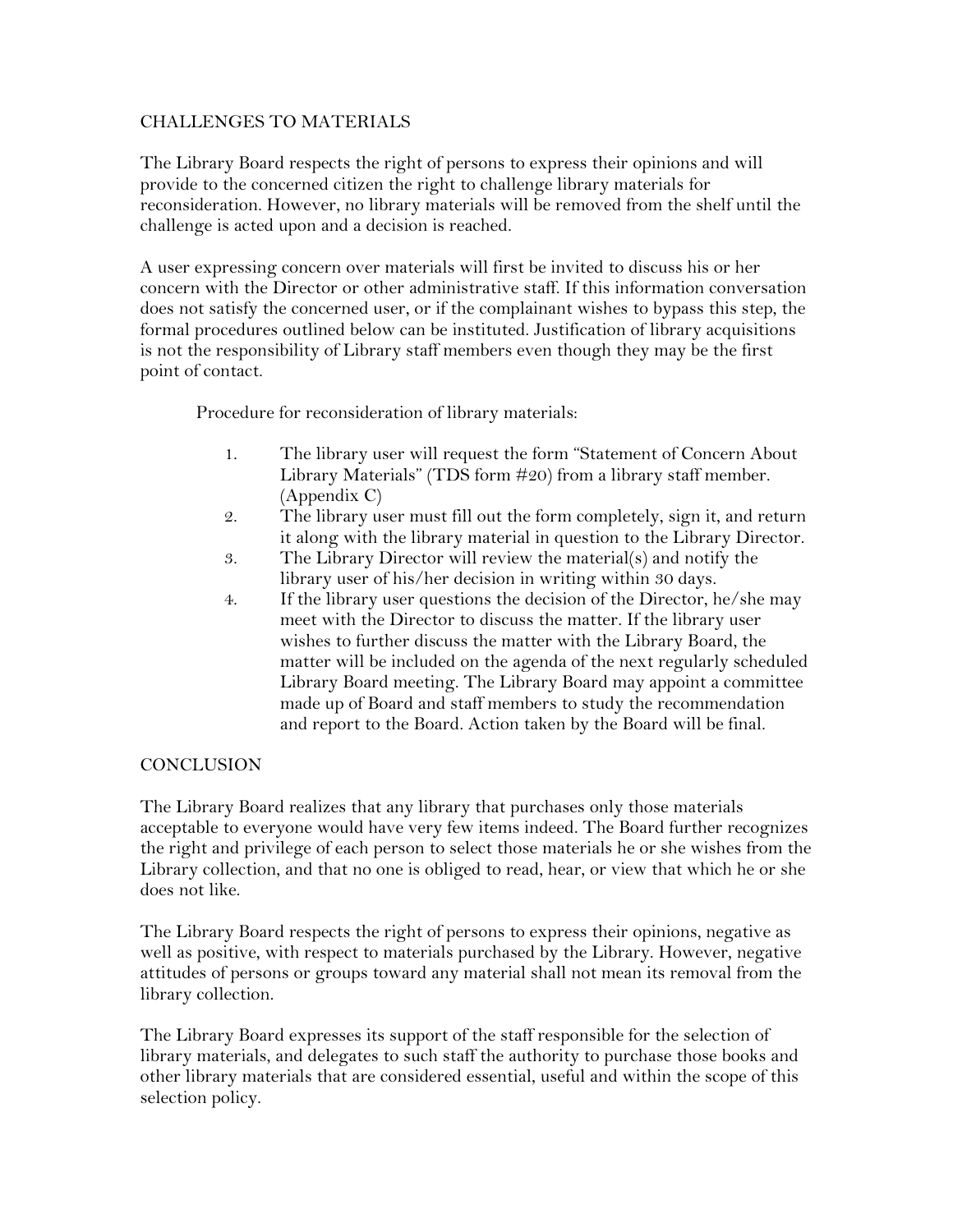The Library Board will periodically review this materials selection policy.

This policy was amended in August 2019.

### APPENDIX A: SELECTION TOOLS

In selecting materials, the Martin County Library System staff members are guided by, but not restricted to, a number of reviewing aids such as:

Booklist Library Journal and School Library Journal Publishers Weekly Newspaper and regional reviews Standard Catalogs Patron suggestions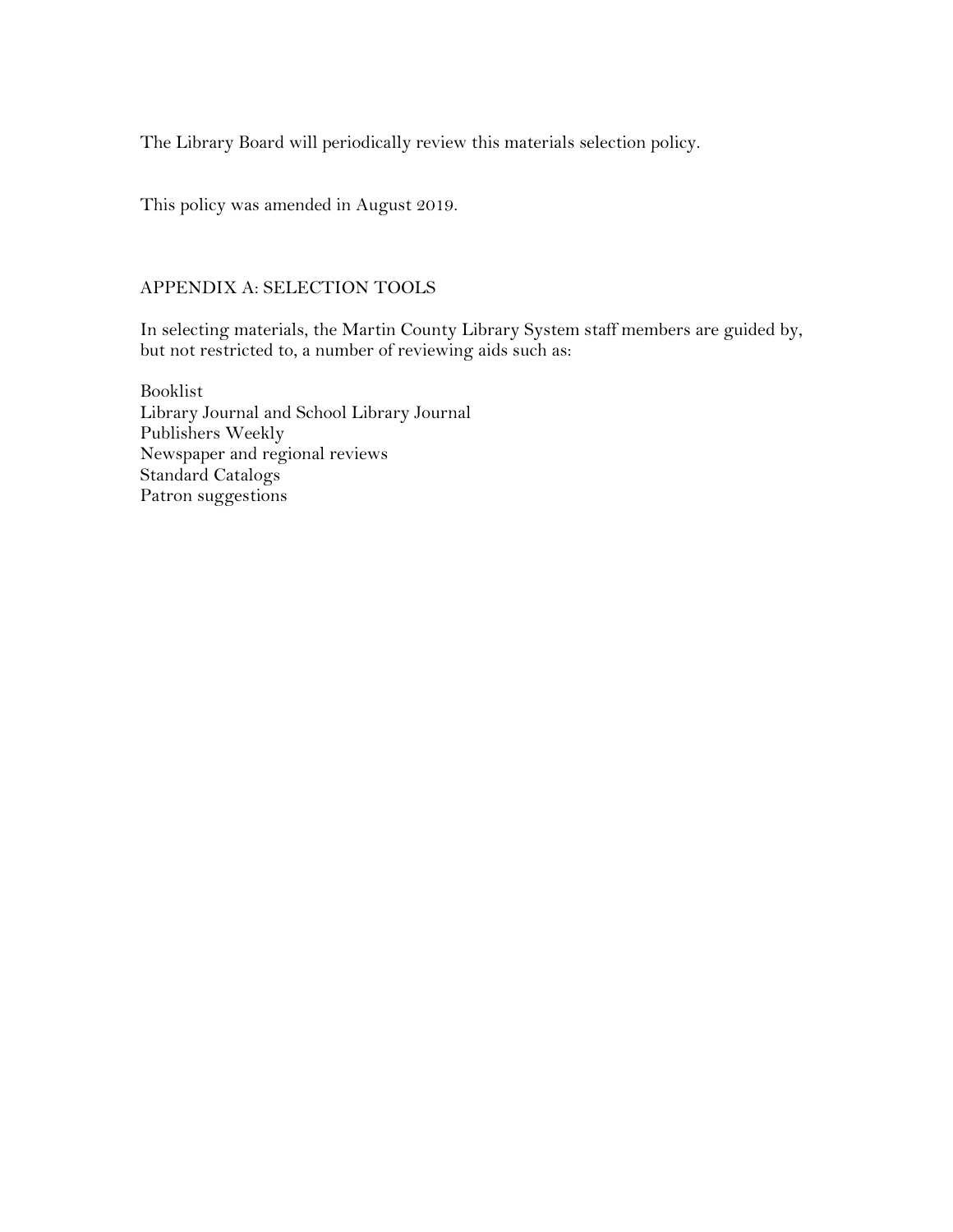### APPENDIX B: RECOMMENDATION FOR PURCHASE

Martin County Library System 110 N. Park St. Fairmont, MN 56031 (507) 238-4207

# Recommended for Purchase

| $\begin{tabular}{c} Date \end{tabular}$                                          |  |  |
|----------------------------------------------------------------------------------|--|--|
|                                                                                  |  |  |
|                                                                                  |  |  |
|                                                                                  |  |  |
| Recommended item is: (Circle One)                                                |  |  |
| Book Magazine DVD Audiobook Other                                                |  |  |
| Please identify any reviews of this item that you know about:                    |  |  |
| ,我们也不会有什么。""我们的人,我们也不会有什么?""我们的人,我们也不会有什么?""我们的人,我们也不会有什么?""我们的人,我们也不会有什么?""我们的人 |  |  |
|                                                                                  |  |  |
|                                                                                  |  |  |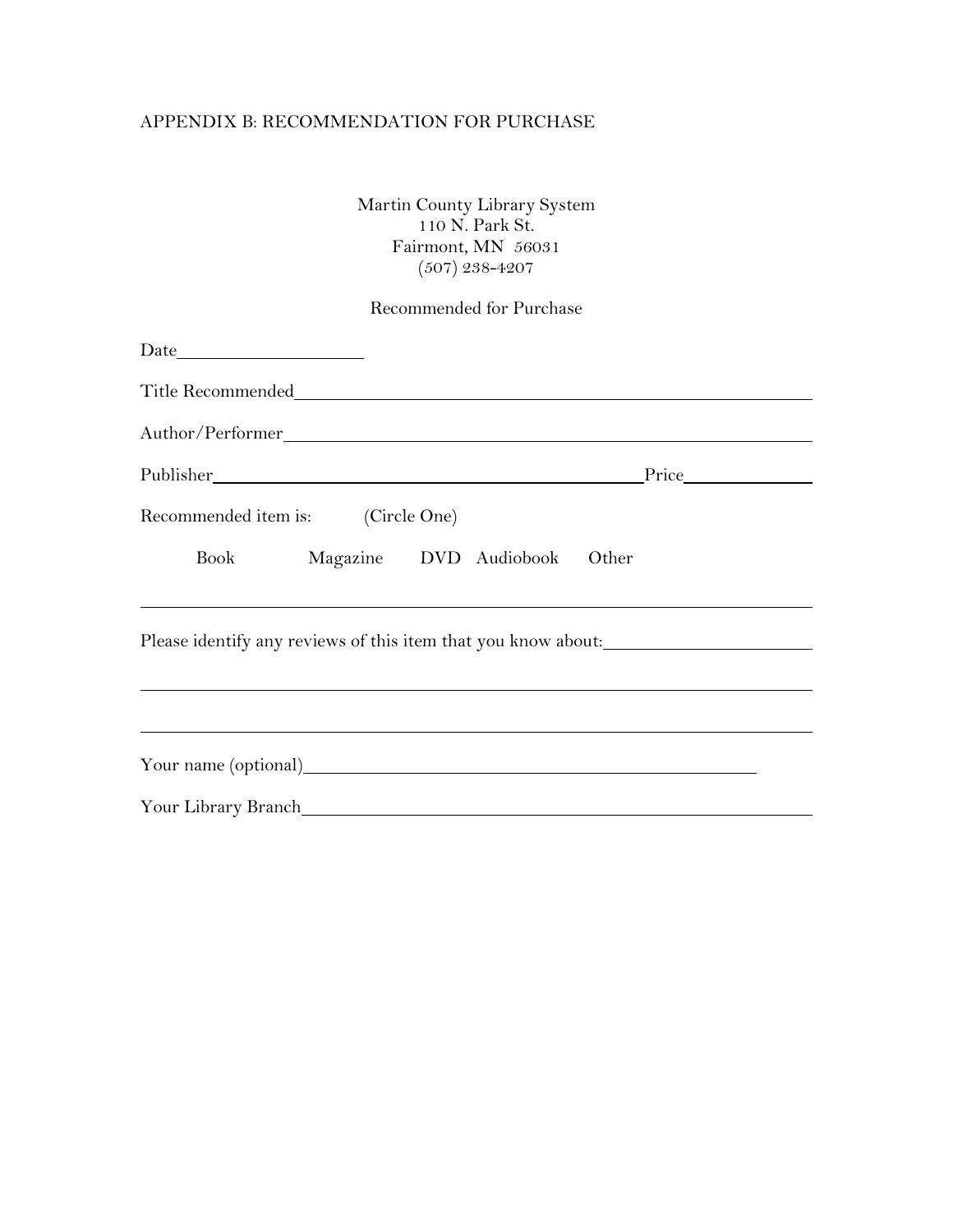### APPENDIX C: STATEMENT OF CONCERN

### Martin County Library System 110 N. Park St. Fairmont, MN 56031 (507) 238-4207

#### STATEMENT OF CONCERN ABOUT LIBRARY RESOURCES

| $Name_$                                  |                                             |
|------------------------------------------|---------------------------------------------|
|                                          |                                             |
|                                          | State____________________Zip Code____       |
| 1. Material on which you are commenting: |                                             |
| <b>Book</b><br>Magazine<br>Video         | Audio recording<br>Library Program<br>Other |
| Title                                    |                                             |
| Author/Producer                          |                                             |
|                                          |                                             |

- 2. What is the nature of your concern, and what brought it to your attention?
- 3. Please comment on the resource as a whole as well as being specific on those matters that concern you. (Use other side as needed).

4. What resource would you recommend in place of this material?

TDS Form #20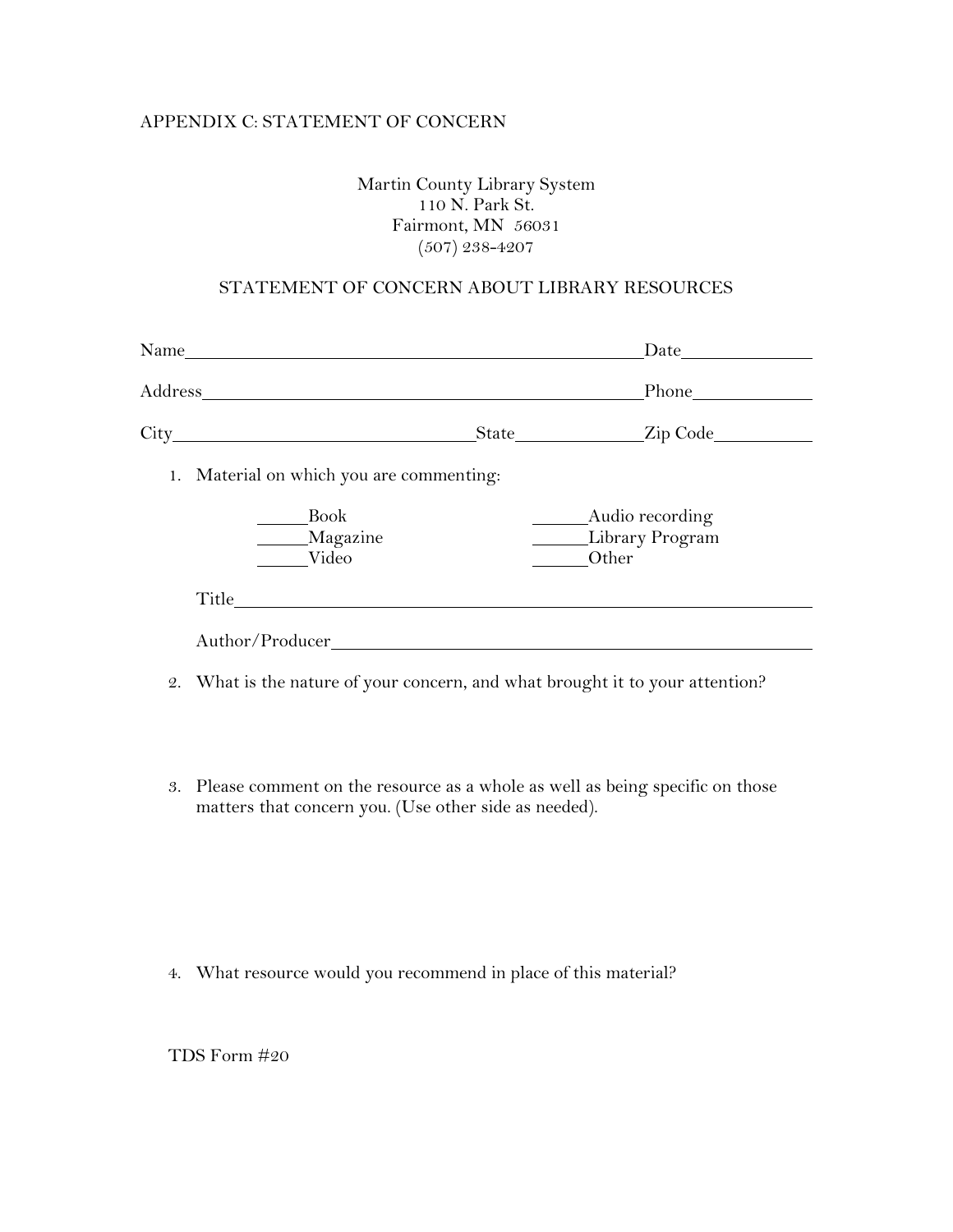### APPENDIX D: FREEDOM TO VIEW

Martin County Library System 110 N. Park St. Fairmont, MN 56031 (507) 238-4207

Freedom to View Statement

The **FREEDOM TO VIEW**, along with the freedom to speak, to hear, and to read, is protected by the **[First Amendment to the Constitution of the United States](http://www.ala.org/alaorg/oif/first.html)**. In a free society, there is no place for censorship of any medium of expression. Therefore these principles are affirmed:

- 1. To provide the broadest access to film, video, and other audiovisual materials because they are a means for the communication of ideas. Liberty of circulation is essential to insure the constitutional guarantees of freedom of expression.
- 2. To protect the confidentiality of all individuals and institutions using film, video, and other audiovisual materials.
- 3. To provide film, video, and other audiovisual materials which represent a diversity of views and expression. Selection of a work does not constitute or imply agreement with or approval of the content.
- 4. To provide a diversity of viewpoints without the constraint of labeling or prejudging film, video, or other audiovisual materials on the basis of the moral, religious, or political beliefs of the producer or filmmaker or on the basis of controversial content.
- 5. To contest vigorously, by all lawful means, every encroachment upon the public's freedom to view.

This statement was originally drafted by the Freedom to View Committee of the American Film and Video Association (formerly the Educational Film Library Association) and was adopted by the AFVA Board of Directors in February 1979. This statement was updated and approved by the AFVA Board of Directors in 1989.

### **Endorsed by the ALA Council January 10, 1990**